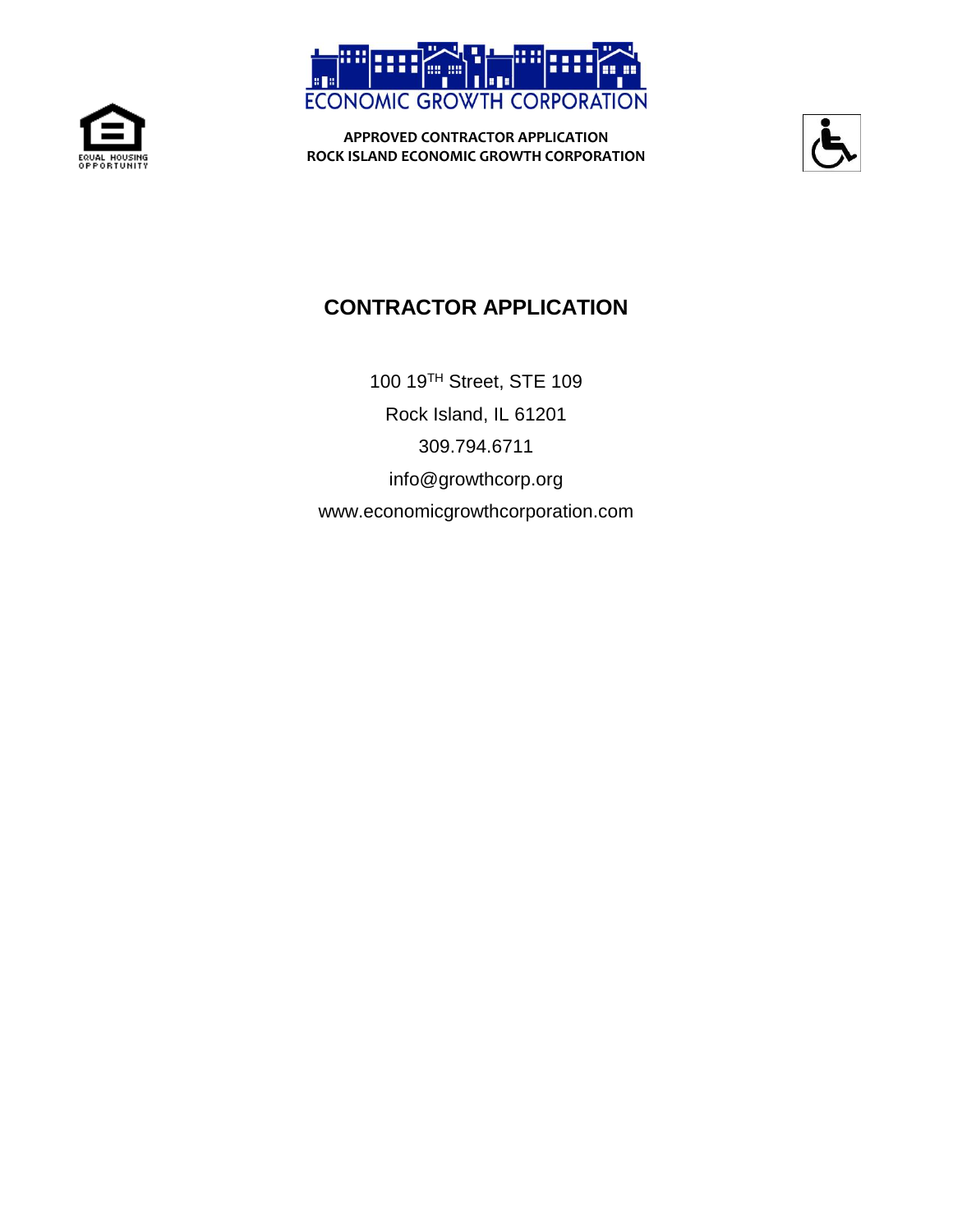





# **AVAILABLE OPPORTUNITIES**

Thank you for your interest in participating in the construction and rehabilitation programs of Rock Island Economic Growth Corporation (GROWTH). GROWTH operates a variety of programs that involve the construction trades including:

- \* Small Repairs
- \* Single Family Rehabilitation
- \* Emergency Repair Program
- \* Demolition
- \* New Infill Construction
- \* Multi-family Rehabilitation

### **BASIC REQUIREMENTS**

Contractors and Subcontractors must meet the qualifications below, as applicable, and include copies of certifications with the application.

- Registered with the City of Rock Island for work to be done in the city. Contractor must be registered with the city/town for work to be done in, other municipalities that has an established registration process
- In good standing with the U.S. Department of Housing and Urban Development & State of **Illinois**
- Carry adequate workers compensation coverage that has no exemptions.
- Carry adequate insurance requirements
	- a. Liability insurance in the amounts of \$1,000,000 for each occurrence and \$2,000,000 in the aggregate for rehabilitation of single-family scattered site properties.
	- b. Workmen's Compensations and Employee's Liability: Workmen's compensation of not less than the statutory amount and employer's liability of not less than \$500,000 per person.
	- c. Auto Insurance a minimum combined single limit of not less than \$500,000 for injuries, including accidental death, or damages caused by the contractor's vehicles on the site.
	- d. Such other insurance in form and amounts required by the Owner and HUD, based on specific program requirements.
	- f. Rock Island Economic Growth and Illinois Housing Development Authority must be listed as a Certificate Holder

- Certification from US EPA Lead Renovation, Repair and Painting (RRP) Program (if conducting residential rehab impacting any component of lead based paint). For more information, see:<http://www2.epa.gov/lead/renovation-repair-and-painting-program>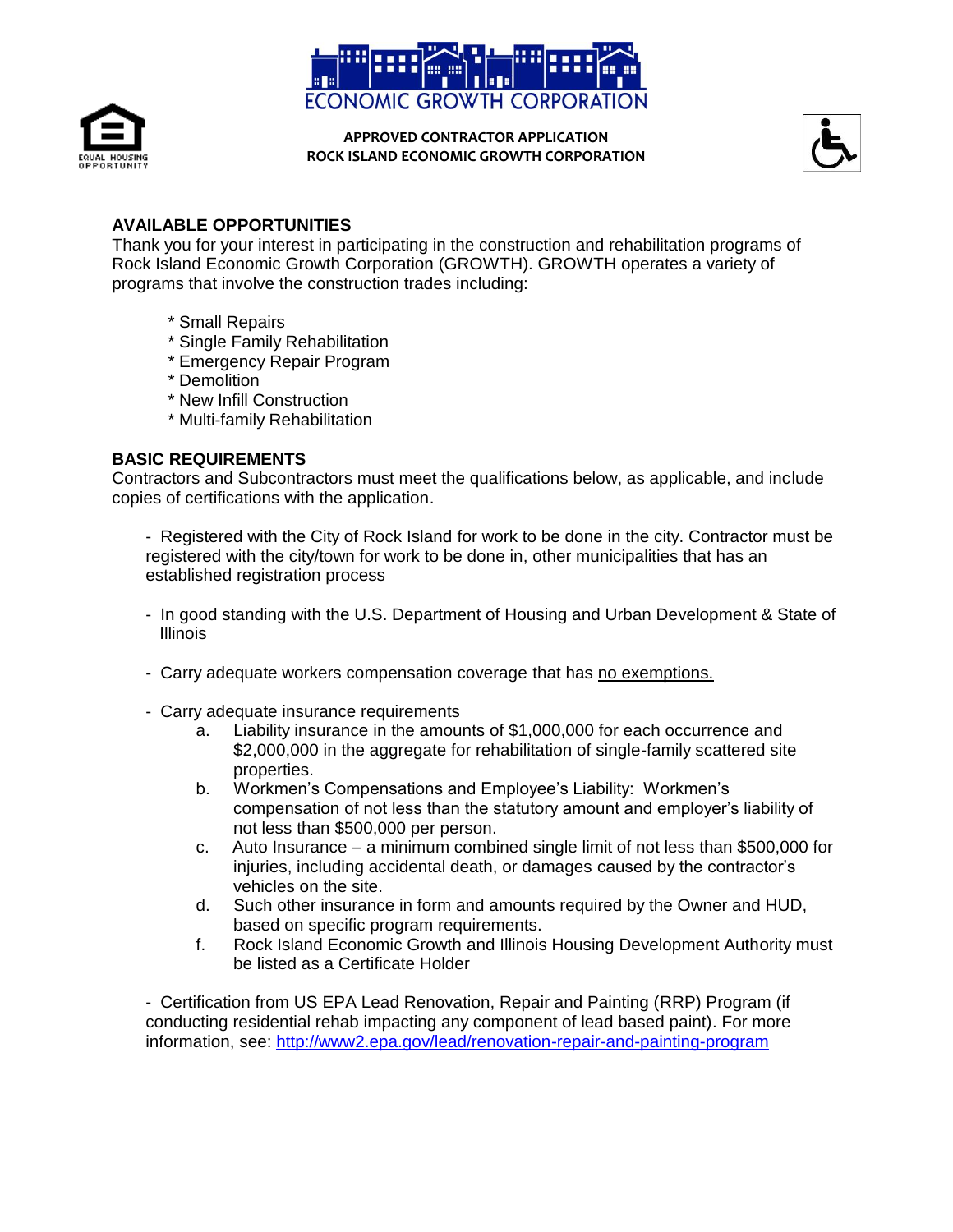





- Lead License from the State of Illinois (Supervisor, Worker) or arrangement with such licensed entities to perform any rehabilitation activity related to remediation or interim control of lead paint hazards. For larger projects, an Illinois lead abatement contractor license may be required. Further information may be obtained from the Illinois Dept. of Public Health: <http://app.idph.state.il.us/Envhealth/Lead/LeadProfessionalListing.asp>

- Demonstrate experience and quality workmanship. New contractors must provide references from past projects, preferably for jobs where GROWTH may be able to visit onsite.

- Demonstrate financial capacity to undertake a rehab or construction project – in the form of available funds or credit, or a combination of both:

- For HOME/SFR projects, generally a single payout draw is made upon completion of the project. New contractors may be required to show proof of ability to financially cover the entire cost of the project.

- For NSP or other larger projects that allow for progress payouts prior to completion, new contractors may be required to show proof of ability to cover at least one-third of the total cost of the project.

Thank you for your interest in participating as an approved General Contractor or Subcontractor with Rock Island Economic Growth. Please complete the application in full and return it to:

**Rock Island Economic Growth Attn: Andrew Fisher 100 19th Street, Suite 109 Rock Island, IL 61201**

Your application will undergo an initial review for completeness. Please include all attachments required. Failure to provide a complete application will delay processing. Once applications are complete, GROWTH's Construction Team will review your references. If you have any questions about the basic requirements of this application, please contact us at 309-794-6711. \*\*\*\*\*\*\*\*\*\*\*\*\*\*\*\*\*\*\*\*\*\*\*\*\*\*\*\*\*\*\*\*\*\*\*\*\*\*\*\*\*\*\*\*\*\*\*\*\*\*\*\*\*\*\*\*\*\*\*\*\*\*\*\*\*\*\*\*\*\*\*\*\*\*\*\*\*\*\*\*\*\*\*\*\*\*\*\*\*\*\*\*\*\*\*\*\*\*\*\*\*\*\*\*\*\*\*\*\*\*\*

Date: \_\_\_\_\_\_\_\_\_\_\_\_\_\_\_\_\_\_\_\_\_\_\_\_ Application Type: \_\_\_\_\_\_General Contractor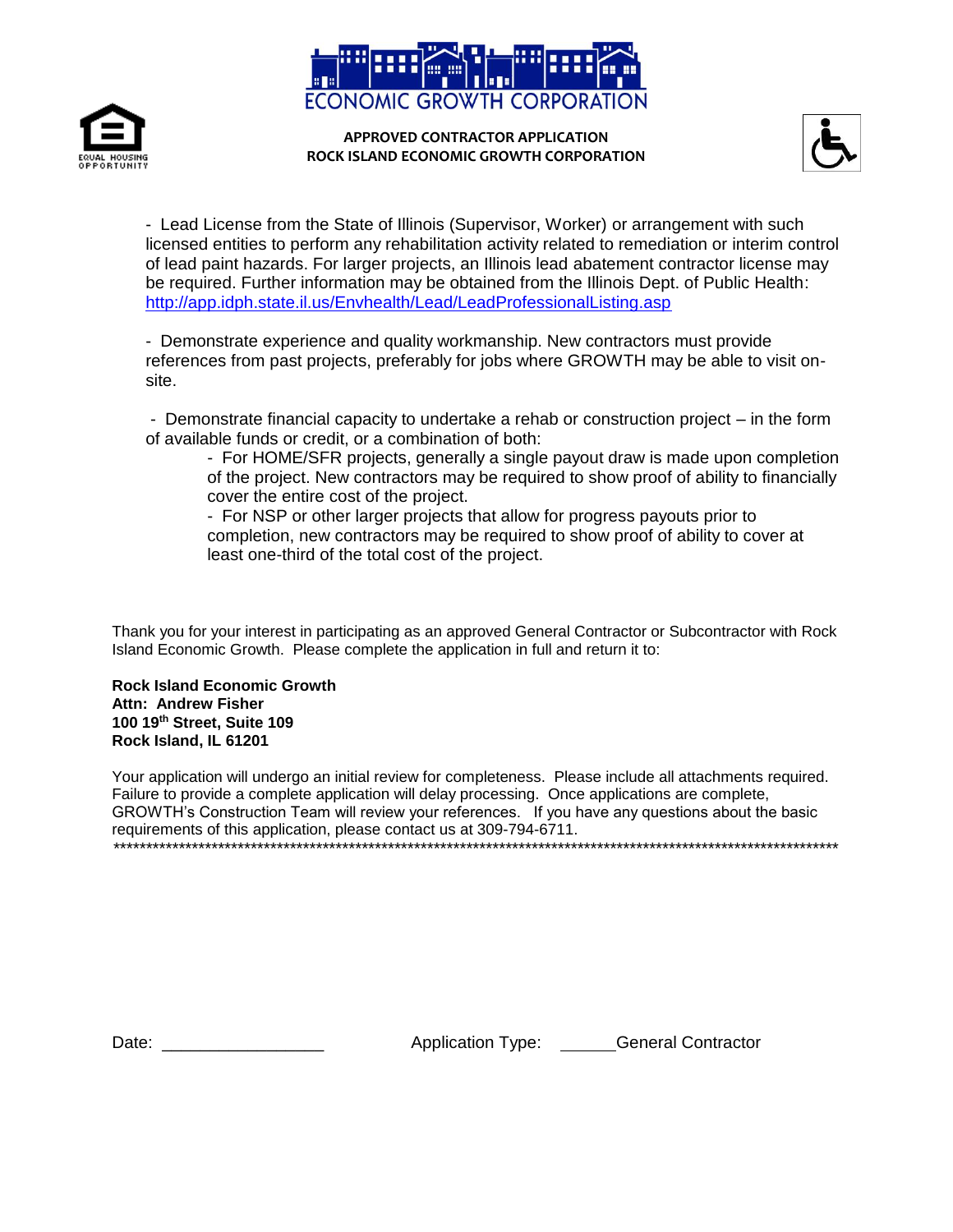





|                   | Subcontractor                                             |  |  |
|-------------------|-----------------------------------------------------------|--|--|
| <b>Firm Name:</b> | <u> 1989 - Johann Barnett, fransk politiker (d. 1989)</u> |  |  |
|                   |                                                           |  |  |
|                   |                                                           |  |  |
|                   | Cell: ________________________                            |  |  |
|                   |                                                           |  |  |
| <b>DUNS*#:</b>    |                                                           |  |  |

*\* If you do not have a number, it is generally free of charge and can be obtained within 72 hours. To obtain a DUNS Number, please visit the following website and have the information below prepared:<http://fedgov.dnb.com/webform?rfid=fedrep>*

#### **National Origin of Company Owner(s)\***

*(This information is not required, but is helpful for State and Federal reporting purposes only)*

Alaskan Native or American Indian Alberts Alispanic Alaskan Mative or American Indian Hispanic Hispanic Albert<br>Asian or Pacific Islander Alberts Alberts Black – Non-Hispanic Alberts Other

Black – Non Hispanic

Women Owned Business Enterprise

#### **OWNERSHIP STRUCTURE**

| <b>Sole Proprietorship</b><br>List Sole Owner: |  |
|------------------------------------------------|--|
| <b>Partnership</b>                             |  |
| List All Partners:                             |  |
|                                                |  |
|                                                |  |
| Corporation                                    |  |
| <b>List All Principals and Titles:</b>         |  |
|                                                |  |
|                                                |  |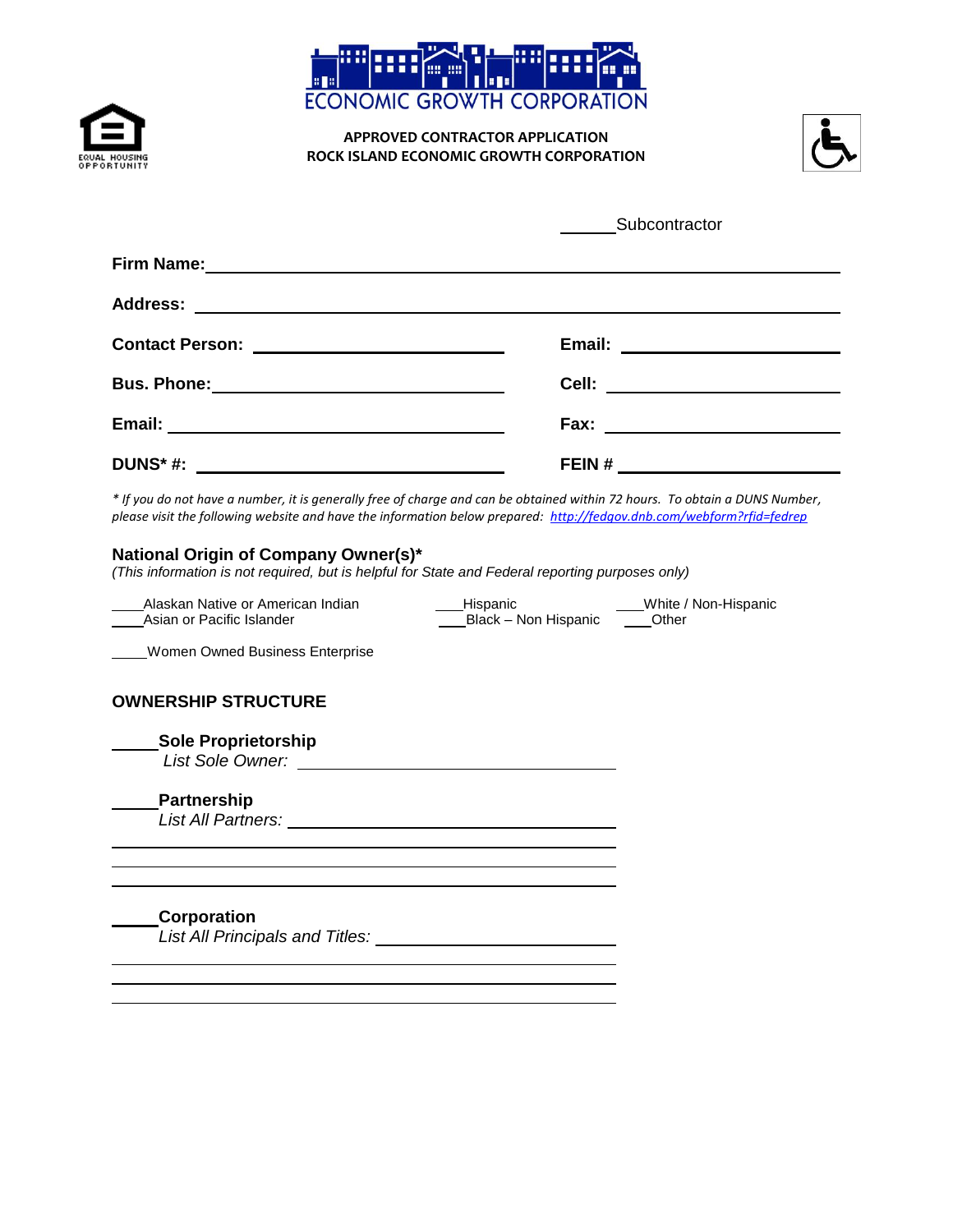





# **BUSINESS REFERENCES (PREFERABLY CURRENT SUPPLIERS)**

|                         | Name 2: 2008 2009 Phone: 2009 Phone: 2009 Phone: 2009 Phone: 2009 Phone: 2009 Phone: 2009 Phone: 2009 Phone: 2009 Phone: 2009 Phone: 2009 Phone: 2009 Phone: 2009 Phone: 2009 Phone: 2009 Phone: 2009 Phone: 2009 Phone: 2009                                                                                     |
|-------------------------|-------------------------------------------------------------------------------------------------------------------------------------------------------------------------------------------------------------------------------------------------------------------------------------------------------------------|
|                         |                                                                                                                                                                                                                                                                                                                   |
|                         |                                                                                                                                                                                                                                                                                                                   |
|                         |                                                                                                                                                                                                                                                                                                                   |
| completed in last year) | WORK REFERENCES (Identify location and names of two rehab/construction projects<br>Reference 1: Neter and Society and Society and Society and Society and Society and Society and Society and Society and Society and Society and Society and Society and Society and Society and Society and Society and Society |
|                         |                                                                                                                                                                                                                                                                                                                   |
|                         | Describe work completed: <u>example with a series of the series of the series of the series of the series of the series of the series of the series of the series of the series of the series of the series of the series of the</u>                                                                              |
|                         | ,我们也不会有什么。""我们的人,我们也不会有什么?""我们的人,我们也不会有什么?""我们的人,我们也不会有什么?""我们的人,我们也不会有什么?""我们的人                                                                                                                                                                                                                                  |
|                         |                                                                                                                                                                                                                                                                                                                   |
|                         |                                                                                                                                                                                                                                                                                                                   |
|                         |                                                                                                                                                                                                                                                                                                                   |
|                         |                                                                                                                                                                                                                                                                                                                   |

**\_\_\_\_\_\_\_\_\_\_\_\_\_\_\_\_\_\_\_\_\_\_\_\_\_\_\_\_\_\_\_\_\_\_\_\_\_\_\_\_\_\_\_\_\_\_\_\_\_\_\_\_\_\_\_\_\_\_\_\_\_\_\_\_\_\_\_\_\_\_\_\_\_\_\_\_**

# **CURRENT MUNICIPAL REGISTRATIONS**

Please list cities and towns where your firm is registered: \_\_\_\_\_\_\_\_\_\_\_\_\_\_\_\_\_\_\_\_\_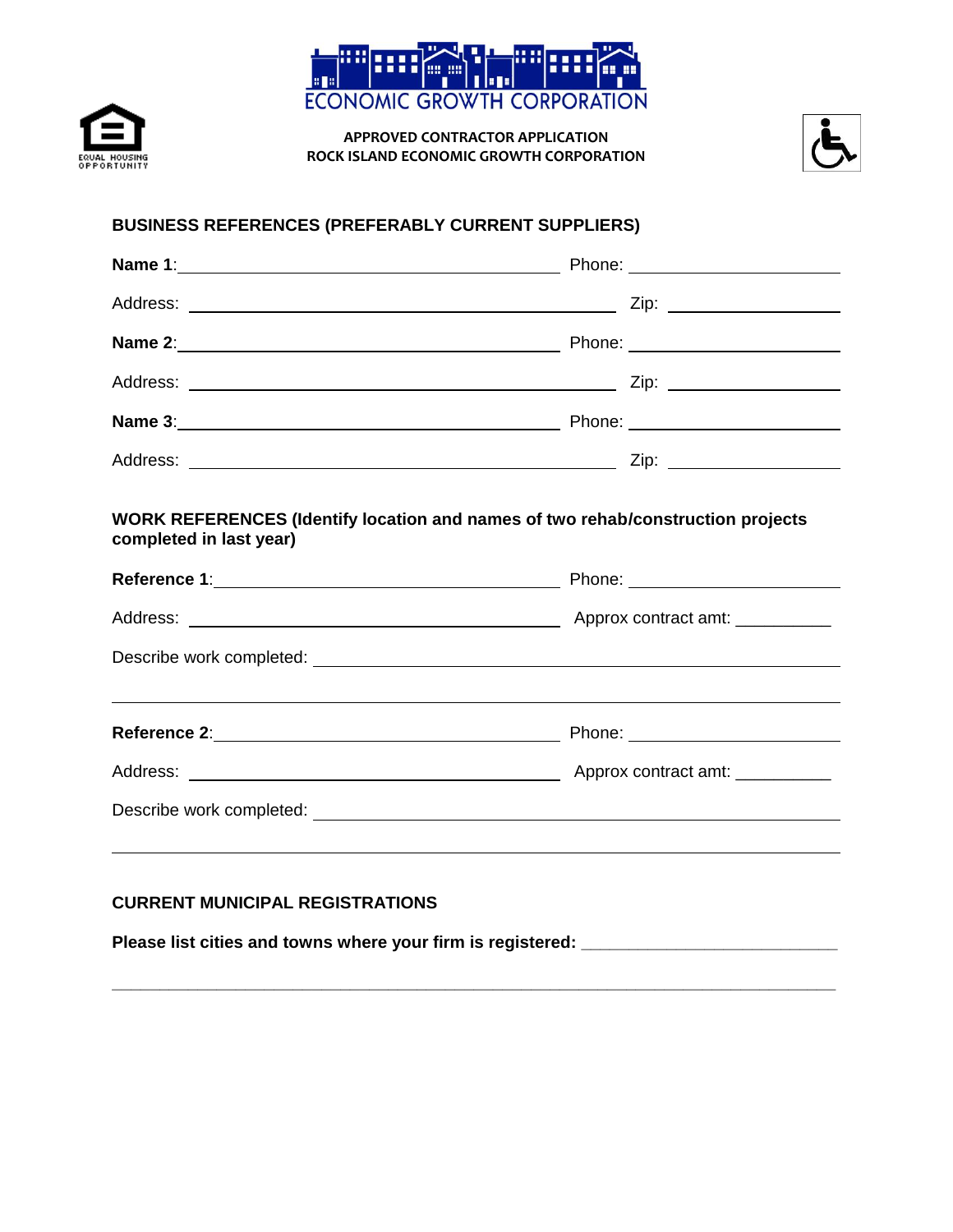





### **PROPOSED SUBCONTRACTORS**

# **You must identify, at a minimum who will perform the following, even if it is yourself:**

| <b>Plumbing</b> : 2008 2014 2015 2020 2021 2021 2022 2021 2022 2021 2022 2021 2022 2022 2021 2022 2022 2022 2021 2021 20                                                                                                                                                                                               |  |  |  |  |
|------------------------------------------------------------------------------------------------------------------------------------------------------------------------------------------------------------------------------------------------------------------------------------------------------------------------|--|--|--|--|
|                                                                                                                                                                                                                                                                                                                        |  |  |  |  |
|                                                                                                                                                                                                                                                                                                                        |  |  |  |  |
|                                                                                                                                                                                                                                                                                                                        |  |  |  |  |
|                                                                                                                                                                                                                                                                                                                        |  |  |  |  |
|                                                                                                                                                                                                                                                                                                                        |  |  |  |  |
| Roofing work covered under the Roofing Industry Licensing Act. Contractors subcontracting roofing work covered<br>under the Illinois Roofing Industry Licensing Act must include: name, address, and phone number of subcontractor.<br>Also, the contractor must attach a copy of the subcontractor's roofing license. |  |  |  |  |
|                                                                                                                                                                                                                                                                                                                        |  |  |  |  |
|                                                                                                                                                                                                                                                                                                                        |  |  |  |  |
|                                                                                                                                                                                                                                                                                                                        |  |  |  |  |